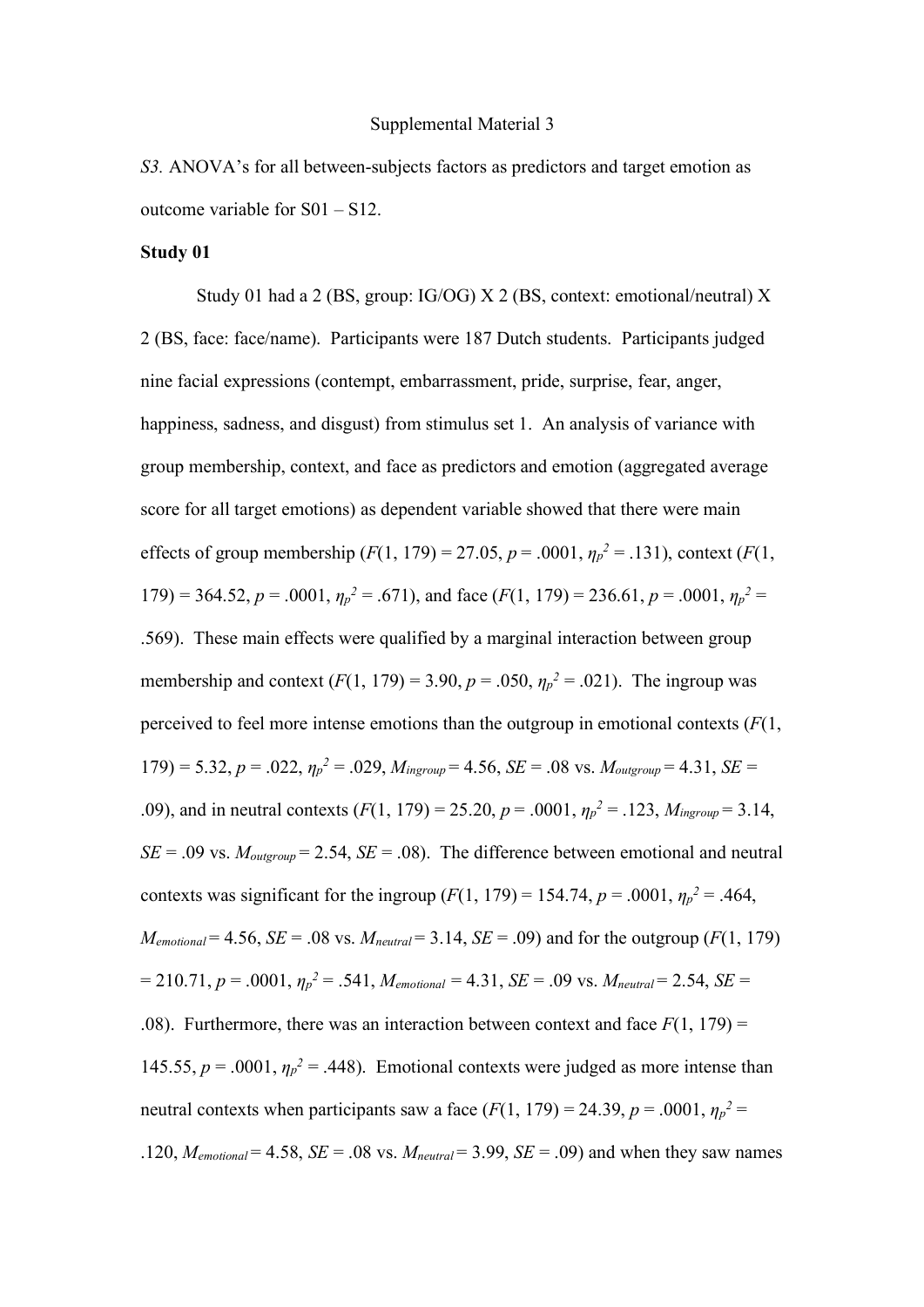$(F(1, 179) = 491.63, p = .0001, \eta_p^2 = .733, M_{emotional} = 4.30, SE = .08$  vs.  $M_{neutral} =$ 1.68,  $SE = .08$ ). The difference between face and names was significant for emotional contexts  $(F(1, 179) = 5.63, p = .019, \eta p^2 = .030, M_{face} = 4.58, SE = .08$  vs.  $M_{name} =$ 4.30, *SE* = .08) and neutral contexts  $(F(1, 179) = 368.69, p = .0001, \eta_p^2 = .673, M_{face} =$ 3.99,  $SE = .09$  vs.  $M_{name} = 1.68$ ,  $SE = .08$ ). Since pairwise comparisons other than ingroup outgroup comparisons are secondary to our hypothesis they will not be discussed in the following part.

# **Study 02**

Study 02 had a 2 (BS, group: IG/OG) X 2 (BS, context: emotional/neutral) X 2 (BS, intensity: high/low). 175 European-Americans from Mechanical Turk participated. Participants judged nine facial expressions (contempt, embarrassment, pride, surprise, fear, anger, happiness, sadness, and disgust) from stimulus set 1. An analysis of variance with group membership, context, and intensity as predictors and emotion (aggregated average score for all target emotions) revealed that there were main effects of group membership (*F*(1, 167) = 16.44,  $p = .0001$ ,  $\eta_p^2 = .090$ ), context  $(F(1, 167) = 61.77, p = .0001, \eta_p^2 = .270)$ , intensity  $(F(1, 167) = 5.69, p = .018, \eta_p^2 = .018$ .033). There was also an interaction between group membership and context (*F*(1,  $167$ ) = 4.84,  $p = .029$ ,  $\eta_p^2 = .028$ ) which was qualified by a three-way interaction between group membership, context, and intensity  $(F(1, 167) = 5.49, p = .020, \eta_p^2 =$ .032). In emotional contexts with low intensity displays there was no difference between perceived intensity of ingroup and outgroup expressions  $(F(1, 167) = 0.15, p$  $= .699, \eta_p^2 = .001, M_{\text{ingroup}} = 81.37, SE = 1.70$  vs.  $M_{\text{outgroup}} = 82.30, SE = 1.70$ ). In emotional contexts with high intensity displays the ingroup was perceived to feel more intense emotions than the outgroup  $(F(1, 167) = 5.03, p = .026, \eta_p^2 = .029,$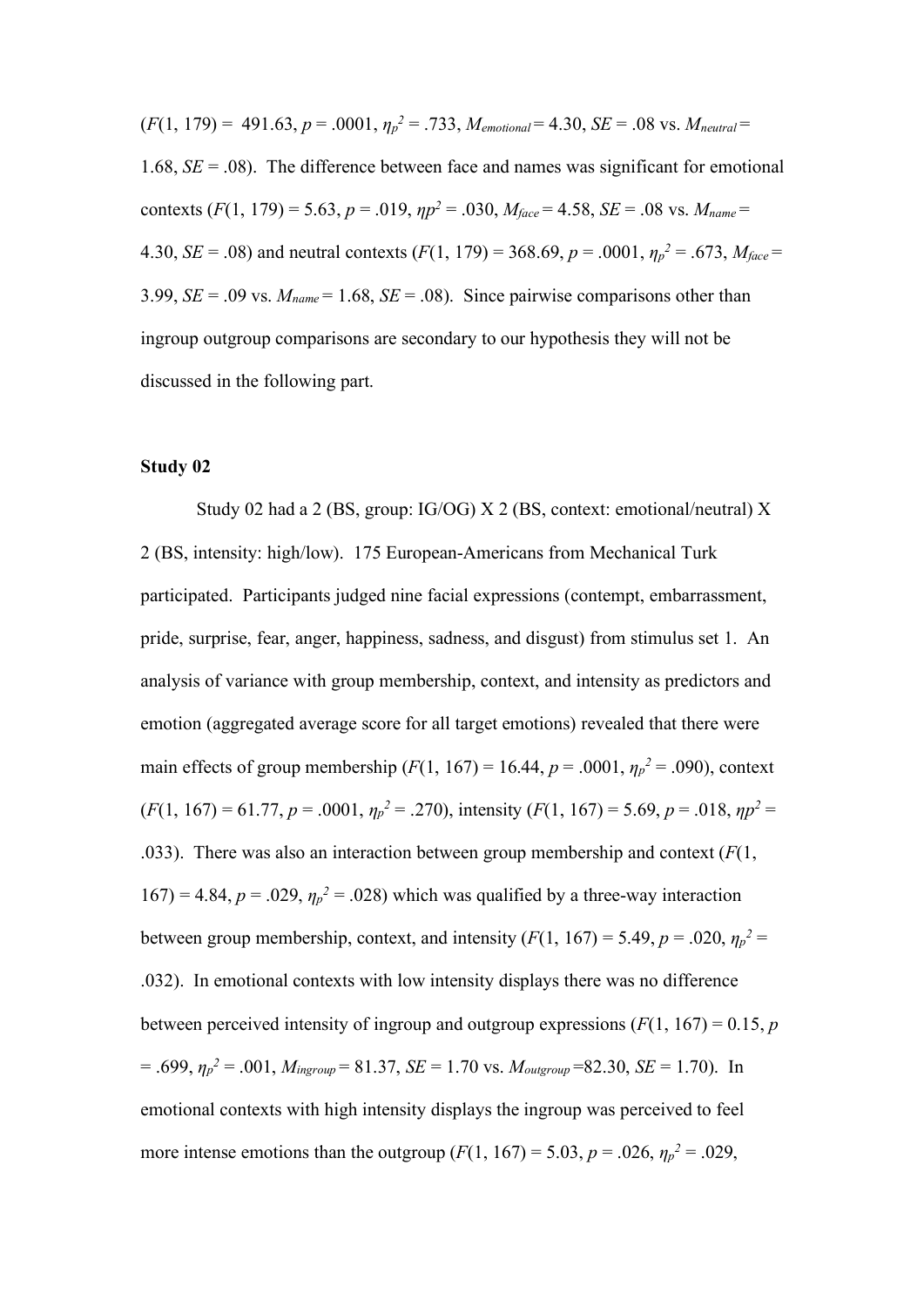$M_{\text{ingroup}} = 87.07$ , *SE* = 1.63 vs.  $M_{\text{outgroup}} = 81.66$ , *SE* = 1.78). For low intensity displays the ingroup was perceived to feel more intense emotions than the outgroup in neutral contexts (*F*(1, 167) = 16.29, *p* = .0001,  $\eta_p^2$  = .089,  $M_{\text{ingroup}}$  = 77.01, *SE* = 1.74 vs.  $M_{\text{outgroup}}$ =66.97, *SE* = 1.78) and emotional contexts ( $F(1, 167)$  = 4.61,  $p = .033$ ,  $\eta_p^2$  = .027, *Mingroup* = 77.76, *SE* = 1.59 vs. *Moutgroup* =72.69, *SE* = 1.74).

## **Study 03**

Study 03 had a 2 (BS, group: IG/OG) X 2 (BS, context: emotional/neutral) X 2 (BS, gender: female/male) design. 229 European-Americans from Mechanical Turk participated. Participants judged nine facial expressions (contempt, embarrassment, pride, surprise, fear, anger, happiness, sadness, and disgust) from stimulus set 1. An analysis of variance with group membership, context, and gender model as predictors and target emotion (aggregated average score for all target emotions) as outcome revealed that there were main effects of group membership  $(F(1, 218) = 20.60, p =$ .0001,  $\eta p^2 = .086$ ), and context (*F*(1, 218) = 64.68, *p* = .0001,  $\eta p^2 = .229$ ). These main effects were qualified by a marginal interaction between group membership and context  $(F(1, 218) = 3.77$   $p = .053$ ,  $np^2 = .017$ ). Pairwise comparison suggests that ingroup and outgroup ratings did not differ in emotional contexts  $(F(1, 218) = 3.44, p$  $= .065$ ,  $\eta_p^2 = .016$ ,  $M_{\text{ingroup}} = 83.74$ ,  $SE = 1.26$  vs.  $M_{\text{outgroup}} = 80.44$ ,  $SE = 1.26$ ). In neutral contexts the ingroup was perceived to feel more intense emotions than the outgroup  $(F(1, 218) = 20.60, p = .0001, \eta_p^2 = .086, M_{\text{ingroup}} = 75.98, SE = 1.28 \text{ vs.}$  $M_{\text{outgroup}}$ =67.73, *SE* = 1.29). Furthermore the main effects were qualified by an interaction between group membership and gender of the model  $(F(1, 218) = 4.60 p =$ .033,  $\eta_p^2$  = .021). Pairwise comparison suggests that there was no difference between in- and outgroup ratings for male models  $(F(1, 218) = 2.81, p = .095, \eta_p^2 = .013,$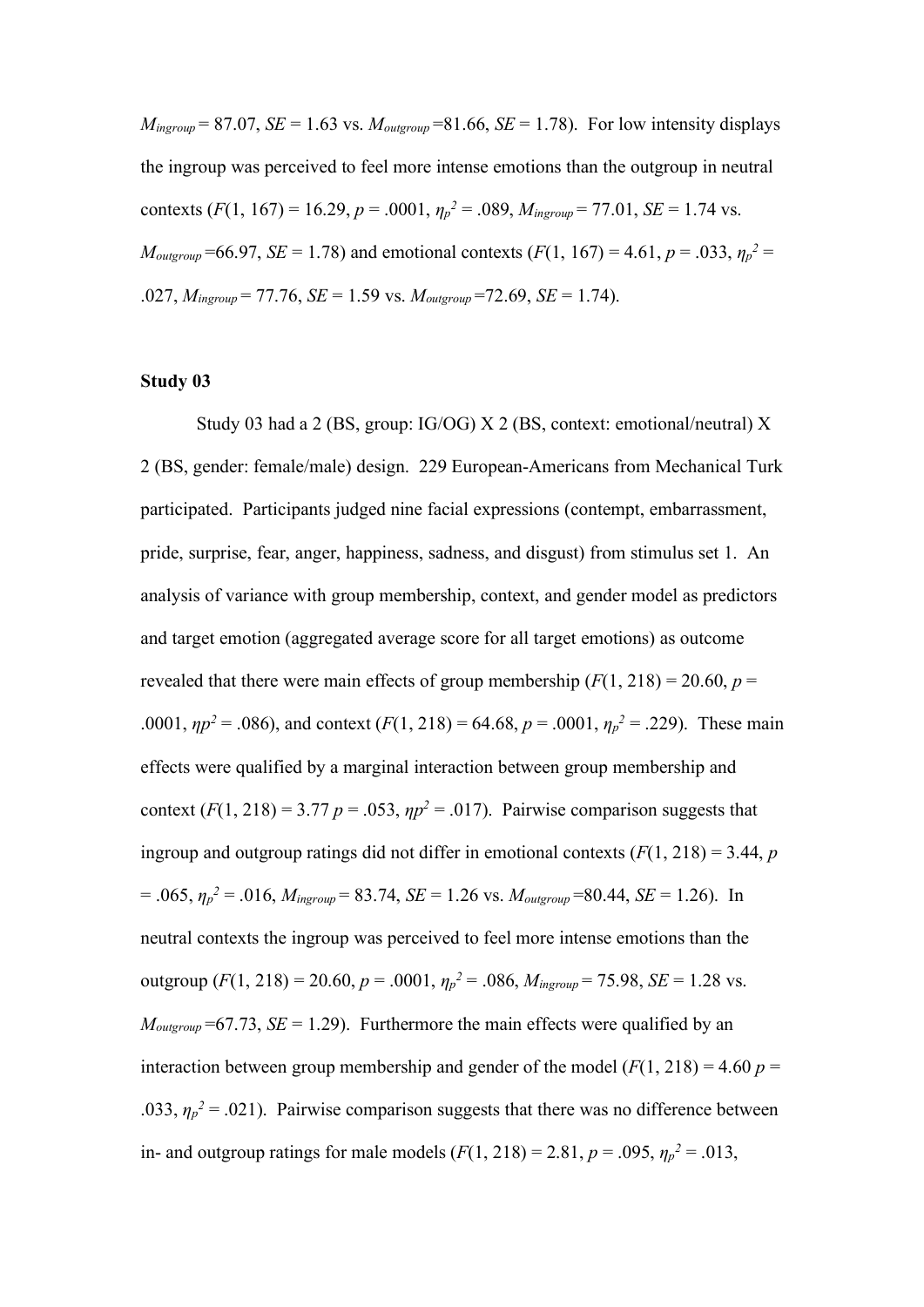$M_{\text{ingroup}}$  = 79.12, *SE* = 1.27 vs.  $M_{\text{outgroup}}$  76.07, *SE* = 1.30). For female models the ingroup was perceived to feel more intense emotions than the outgroup  $(F(1, 218))$  = 22.83,  $p = .0001$ ,  $\eta_p^2 = .095$ ,  $M_{ingroup} = 80.61$ ,  $SE = 1.27$  vs.  $M_{outgroup} = 72.10$ ,  $SE =$ 1.24).

### **Study04**

Study 04 had a 2 (BS, group: IG/OG) X 2 (BS, gender: female/male) design. 107 European-Americans from Mechanical Turk participated. Participants judged eight facial expressions (embarrassment, pride, surprise, fear, anger, sadness, disgust, and neutral) from stimulus set 1. An analysis of variance with group membership, and gender model as predictors and target emotion as outcome (aggregated average score for all target emotions) revealed that there were as a main effect of group membership in which the ingroup was perceived to feel more intense emotions than the outgroup  $(F(1, 103) = 25.67, p = .0001, \eta_p^2 = .199, M_{\text{ingroup}} = 76.65, SE = 1.63 \text{ vs.}$  $M_{\text{outgroup}}$ =64.69, *SE* = 1.71). Furthermore, there was a main effect of gender in which men were perceived to feel more intense emotions than women  $(F(1, 103) = 7.01, p =$ .009,  $\eta_p^2 = .064$ ,  $M_{\text{ingroup}} = 73.79$ ,  $SE = 1.58$  vs.  $M_{\text{outgroup}} = 67.54$ ,  $SE = 1.75$ ).

## **Study 05**

Study 05 had a 2 (BS, group: IG/OG) X 2 (WS, gender: female/male) design. 59 European Americans from Mechanical Turk participated. Participants judged six facial expressions (contempt, embarrassment, pride, surprise, fear, happiness) from stimulus set 2. An analysis of variance with group membership as predictor and target emotion as outcome revealed a main effect of group membership in which the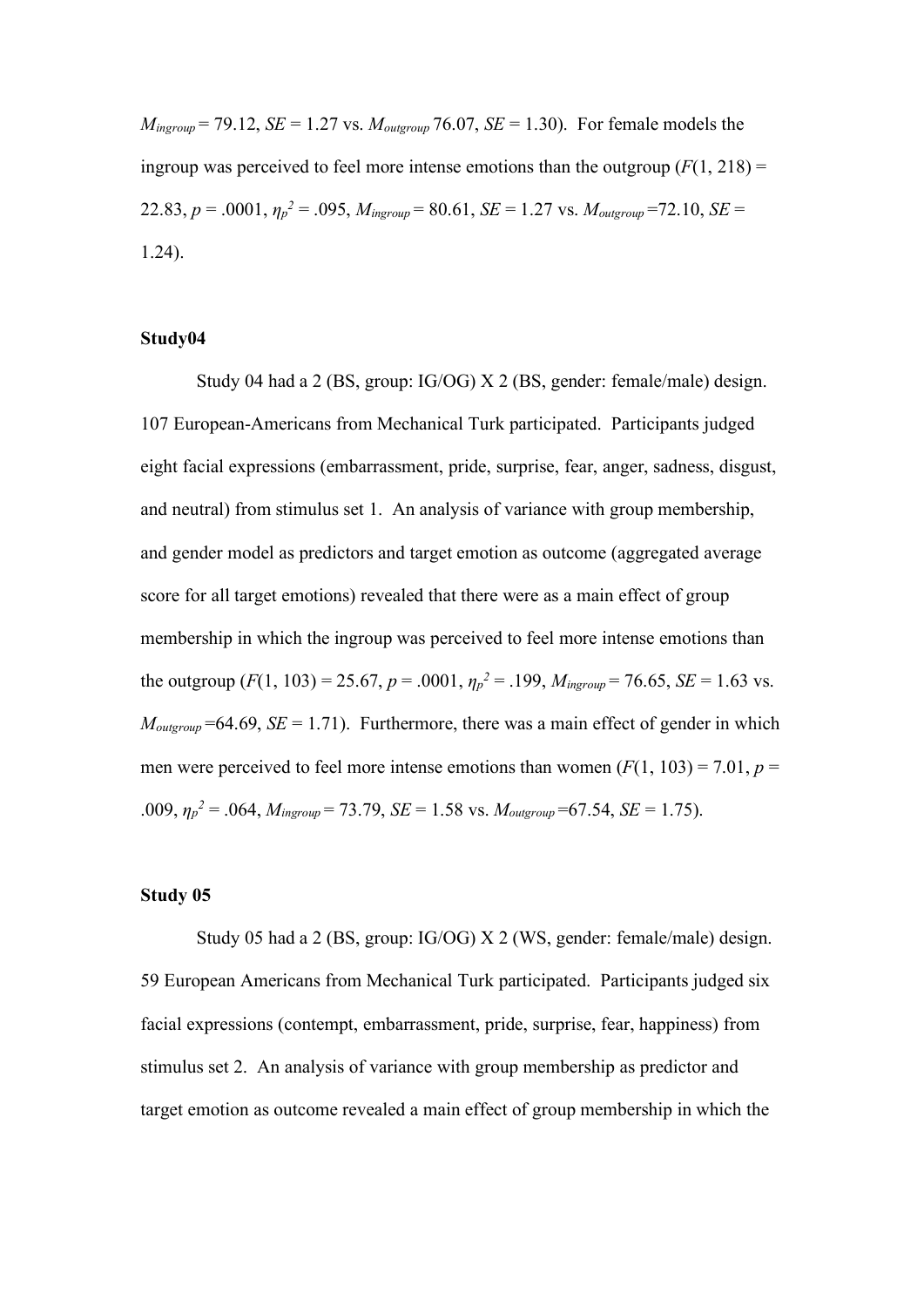outgroup was perceived to feel more intense emotions than the ingroup  $(F(1, 57))$  = 8.24,  $p = .006$ ,  $\eta_p^2 = .126$ ,  $M_{\text{ingroup}} = 55.56$ ,  $SE = 2.11$  vs.  $M_{\text{outgroup}} = 64.19$ ,  $SE = 2.14$ ).

## **Study 06**

Study 06 had a 2 (BS, group: IG/OG) X 2 (WS, gender: female/male) design. 60 European Americans from Mechanical Turk participated. Participants judged six facial expressions (contempt, embarrassment, pride, surprise, fear, happiness) from stimulus set 2. An analysis of variance with group membership as predictor and target emotion as outcome revealed that there was no main effect of group membership on perceived intensity of emotions  $(F(1, 57) = 2.33, p = .133, \eta_p^2 = .039,$  $M_{\text{inorum}} = 57.81$ ,  $SE = 2.06$  vs.  $M_{\text{outorum}} = 62.12$ ,  $SE = 1.93$ ).

## **Study 07**

Study 07 had a 2 (BS, group: IG/OG) X 2 (BS, gender: female/male) design. Participants were 108 Dutch students. Participants judged nine facial expressions (contempt, embarrassment, pride, surprise, fear, anger, happiness, sadness, and disgust) from stimulus set 1. An analysis of variance with group membership, and gender as predictors and emotion (aggregated average score for all target emotions) as dependent variable showed that there were main effects of group membership (*F*(1, 104) = 15.65,  $p = .0001$ ,  $\eta_p^2 = .131$ ). This main effect as qualified by an interaction between group membership and gender of the model  $(F(1, 104) = 18.52, p = .0001,$  $np^2 = 0.151$ . Pairwise comparison suggests that there were no differences between inand outgroup for male models ( $F(1, 104) = 0.56$ ,  $p = .813$ ,  $\eta_p^2 = .001$ ,  $M_{\text{ingroup}} = 69.05$ ,  $SE = 1.78$  vs.  $M_{outgroup} = 69.60$ ,  $SE = 1.49$ ). For female models, the ingroup was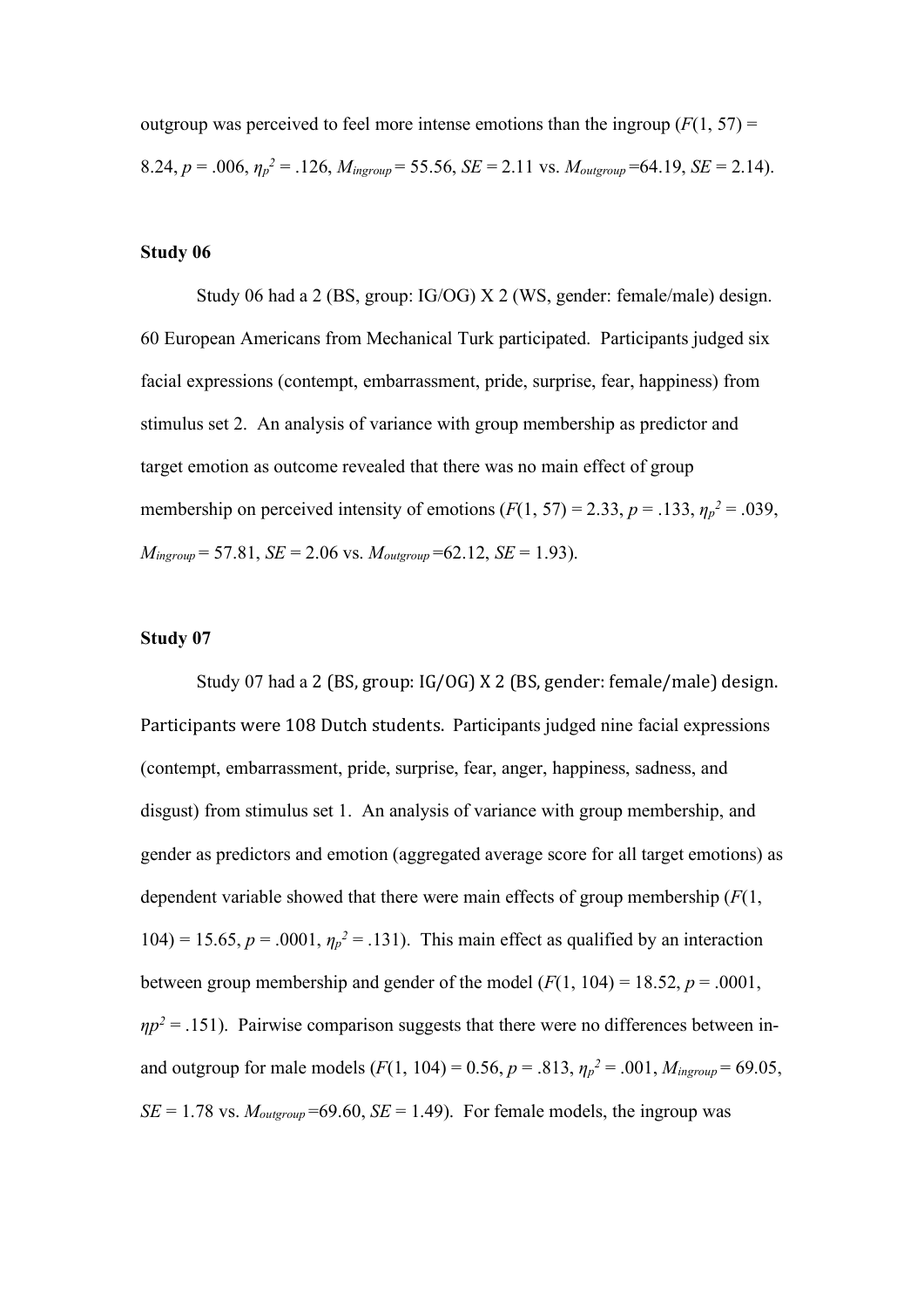perceived to feel more intense emotions than the outgroup  $(F(1, 104) = 36.67, p =$ .0001,  $\eta_p^2 = .261$ ,  $M_{\text{ingroup}} = 75.27$ ,  $SE = 1.49$  vs.  $M_{\text{outgroup}} = 62.16$ ,  $SE = 1.57$ ).

# **Study 08**

Study 08 had a 2 (BS, group: IG/OG) X 2 (BS, intensity: high/low) design. 193 European-Americans from Mechanical Turk participated. Participants judged nine facial expressions (contempt, embarrassment, pride, surprise, fear, anger, happiness, sadness, and disgust) from stimulus set 1. An analysis of variance with group membership, and intensity as predictors and emotion (aggregated average score for all target emotions) as dependent variable showed that there was main effect of group membership in which ingroup members were perceived to feel more intense emotions than outgroup members  $(F(1, 189) = 37.72, p = .0001, \eta_p^2 = .166, M_{\text{insroup}} =$ 73.60,  $SE = 1.17$  vs.  $M_{outeroup} = 63.35$ ,  $SE = 1.20$ ). Furthermore there was a main effect of intensity in which low intensity displays were perceived as less intense than high intensity displays ( $F(1, 189) = 10.39$ ,  $p = .001$ ,  $\eta_p^2 = .052$ ,  $M_{low} = 65.79$ ,  $SE =$ 1.17 vs.  $M_{high}$  =71.17, *SE* = 1.20).

#### **Study 09**

Study 09 had a 2 (BS, group: IG/OG) X 2 (BS, gender: female/male) X 2 (BS, context: emotional/neutral). 409 European Americans from Mechanical Turk participated. Participants judged nine facial expressions (contempt, embarrassment, pride, surprise, fear, anger, happiness, sadness, and disgust) from stimulus set 1. An analysis of variance with group membership, context, and gender model as predictors and target emotion (aggregated average score for all target emotions) as outcome variable showed that there was main effects of group membership  $(F(1, 401) = 36.96$ ,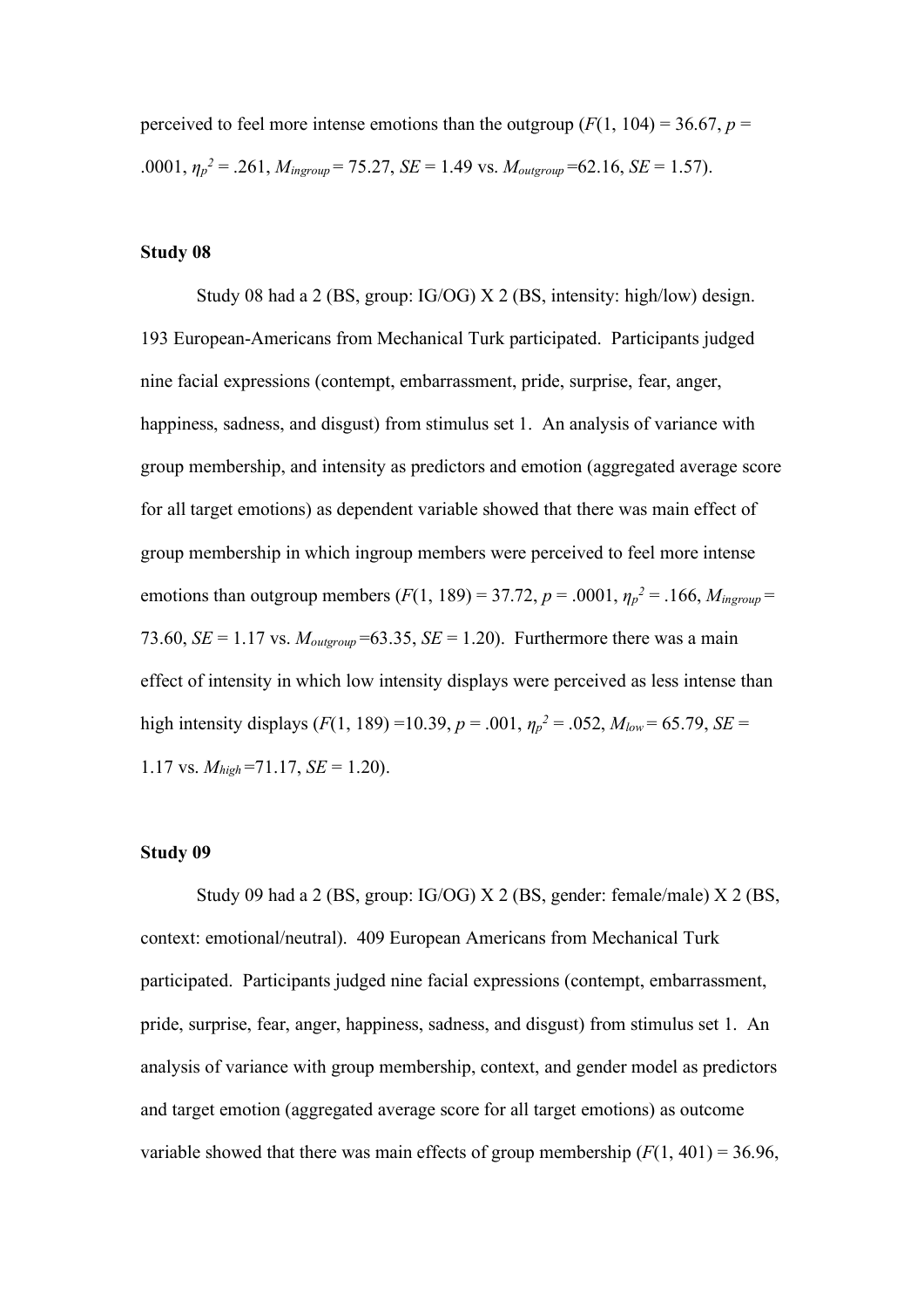$p = .0001$ ,  $\eta_p^2 = .084$ ) and context  $(F(1, 401) = 91.68, p = .0001, \eta_p^2 = .186)$ . These main effects were qualified by an interaction between group membership and context  $(F(1, 401) = 7.92, p = .005, \eta_p^2 = .019)$ . Participants attributed more intense emotions to the ingroup than to the outgroup in both emotional contexts  $(F(1, 401) = 5.54, p =$ .019,  $\eta_p^2 = .014$ ,  $M_{\text{ingroup}} = 80.22$ ,  $SE = 1.04$  vs.  $M_{\text{outgroup}} = 76.74$ ,  $SE = 1.05$ ) and in neutral contexts (*F*(1, 401) = 38.12, *p* = .0001, *η<sup>p</sup> <sup>2</sup>* = .087, *Mingroup* = 73.02, *SE* = 1.08 vs. *Moutgroup* =63.55, *SE* = 1.09).

# **Study 10**

Study 10 had a 2 (BS, group: IG/OG) x 2 (BS, nationality: IG/OG) x 2 (BS, set: 1/2) design. Contrary to earlier studies we did not only use European and Arab models as either in-or outgroup but either presented white models as ingroup (US) or outgroup (European) or Arab models as ingroup (US) or outgroup (Arab). 502 European-Americans from Mechanical Turk participated. Participants judged six facial expressions (contempt, embarrassment, pride, surprise, fear, happiness) from stimulus set 1 and set 2. An analysis of variance with ethnic group, national group, and stimulus set as predictors and target emotion (aggregated average score for all target emotions) revealed main effects of ethnic group  $(F(1, 494) = 4.21, p = .041, \eta_p^2$  $= .008$ ) and stimulus set (*F*(1, 494) = 7.52, *p* = .006,  $\eta_p^2 = .015$ ). These main effects were qualified by an interaction between ethnic group and stimulus set  $(F(1, 494) =$ 49.83,  $p = .0001$ ,  $\eta_p^2 = .092$ ). Pairwise comparison suggests that ingroup members were perceived to have more intense emotions than outgroup members in set 1 (*F*(1,  $494$ ) = 42.01,  $p = .0001$ ,  $np^2 = .078$ ,  $M_{\text{ingroup}} = 59.96$ ,  $SE = 1.39$  vs.  $M_{\text{outgroup}} = 47.20$ ,  $SE = 1.41$ ). In set 2, outgroup members were perceived to have more intense emotions than ingroup members  $(F(1, 494) = 12.39, p = .0001, \eta_p^2 = .024, M_{\text{ingroup}} =$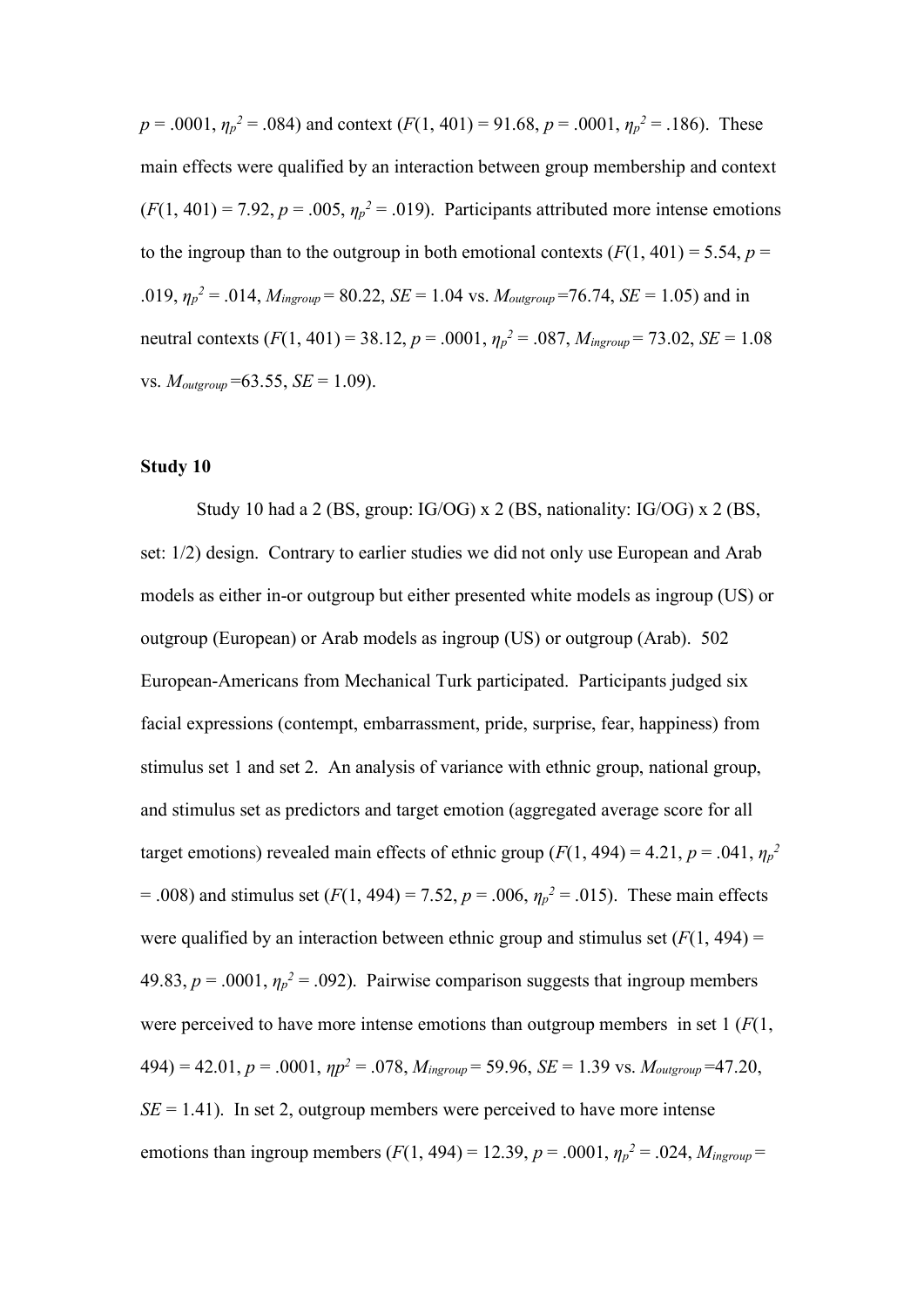46.23, *SE* = 1.41 vs.  $M_{\text{outgroup}}$  = 53.25, *SE* = 1.41). Furthermore, there was an interaction between stimulus set and nationality  $(F(1, 494) = 5.95, p = .015, \eta_p^2 =$ .012). Pairwise comparison suggests that there is no difference between national inand outgroups for set 1 ( $F(1, 494) = 0.74$ ,  $p = .392$ ,  $\eta_p^2 = .001$ ,  $M_{\text{ingroup}} = 52.74$ ,  $SE =$ 1.38 vs.  $M_{outgroup}$ =54.43,  $SE = 1.41$ ). For set 2 national outgroups were perceived as less intense than national ingroups (*F*(1, 494) = 6.67, *p* = .010,  $\eta_p^2$  = .013,  $M_{\text{insroup}}$  = 52.31, *SE* = 1.39 vs.  $M_{\text{outgroup}}$  = 47.16, *SE* = 1.43).

### **Study 11**

Study 11 had a 2 (BS, group: IG/OG) x 2 (BS, nationality: UK/Arab) x 2 (BS, set: 1/2) design. As in Study 12 we did not only use European and Arab models as either in-or outgroup but either presented white models as ingroup (UK) or outgroup (Arab). 441 British crowdflower workers participated. Participants judged six facial expressions (contempt, embarrassment, pride, surprise, fear, happiness) from stimulus set 1 and set 2. An analysis of variance with ethnic group, national group, and stimulus set as predictors and target emotion (aggregated average score for all target emotions) as outcome revealed main effects of ethnic group  $(F(1, 433) = 27.84, p =$ .0001,  $\eta_p^2 = .060$  and stimulus set  $(F(1, 433) = 16.45, p = .0001, \eta_p^2 = .037)$ . These main effects were qualified by an interaction between ethnic group and set (*F*(1, 433)  $= 13.47, p = .0001, \eta_p^2 = .030$ . Pairwise comparison suggested that people perceive more intense emotions in ethnic ingroup members than in ethnic outgroup members in set 1  $(F(1, 433) = 40.87, p = .0001, \eta_p^2 = .086, M_{ingroup} = 52.31, SE = 1.39$  vs.  $M_{outgroup}$  $=47.16$ ,  $SE = 1.43$ ). In set 2, there were no differences between in- and outgroup members  $(F(1, 433) = 1.26, p = .262, \eta_p^2 = .003, M_{\text{ingroup}} = 50.88, SE = 1.43 \text{ vs.}$  $M_{outgroup}$  =48.62, *SE* = 1.41).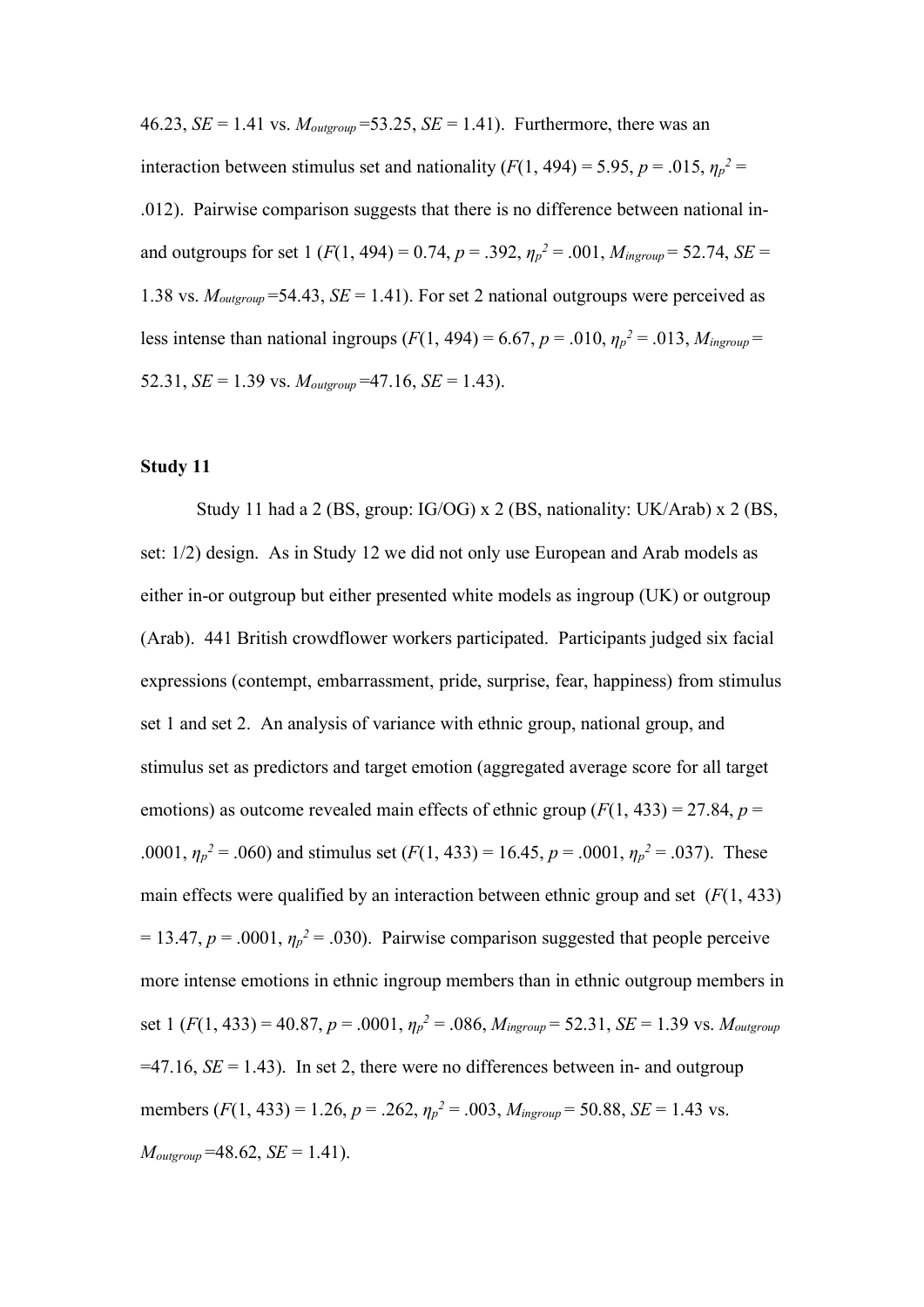#### **Study 12**

# **Method**

**Participants and design.** A total of 729 white British participants completed the study (375 females, 342 males, 1 other). The average age of this sample was 35.54 years (range 18 – 72). Participants were recruited via Prolific (www.prolific.ac). The study had a 2 (Group: Ingroup/Outgroup) x 2 (Gender: Female/male) x 3 (Intensity: High/Medium/Low) between subjects design. We presented nine emotions (contempt, embarrassment, pride, surprise, fear, anger, happiness, sadness, and disgust). **Stimuli, measures and procedure**. We made use of a newly developed stimulus set (ADFES-BIV, Wingenbach, Ashwin, & Broswin, 2016) that provides dynamic stimuli at three different levels of intensity (low, medium, and high). The most important advantage of this set is that it provides standardized versions of different levels of intensity, which was achieved by extracting consecutive frame sequences that all start with a neutral expression. Every participant saw a total of 27 trials (9 emotions x 3 models). For each trial participants had to indicate to what extent four proposed emotions were present in the face, on a scale from 0 (not at all) to 100 (very much). Each video contained 26 frames with a frame rate of 25/sec, resulting in videos that had a 1040 ms length. All stimuli were created by Tanja Wingenbach and were based on our own stimulus set, used in most of the previous studies (ADFES). Procedure.

## **Results**

We executed an analysis of variance with Group Membership (European vs. Arab models), Gender (female vs. male), and Intensity (low, medium, high) as predictors and emotion intensity (aggregated average of all target emotions) as outcome variable. This analysis showed a main effect of Group Membership (*F*(1,